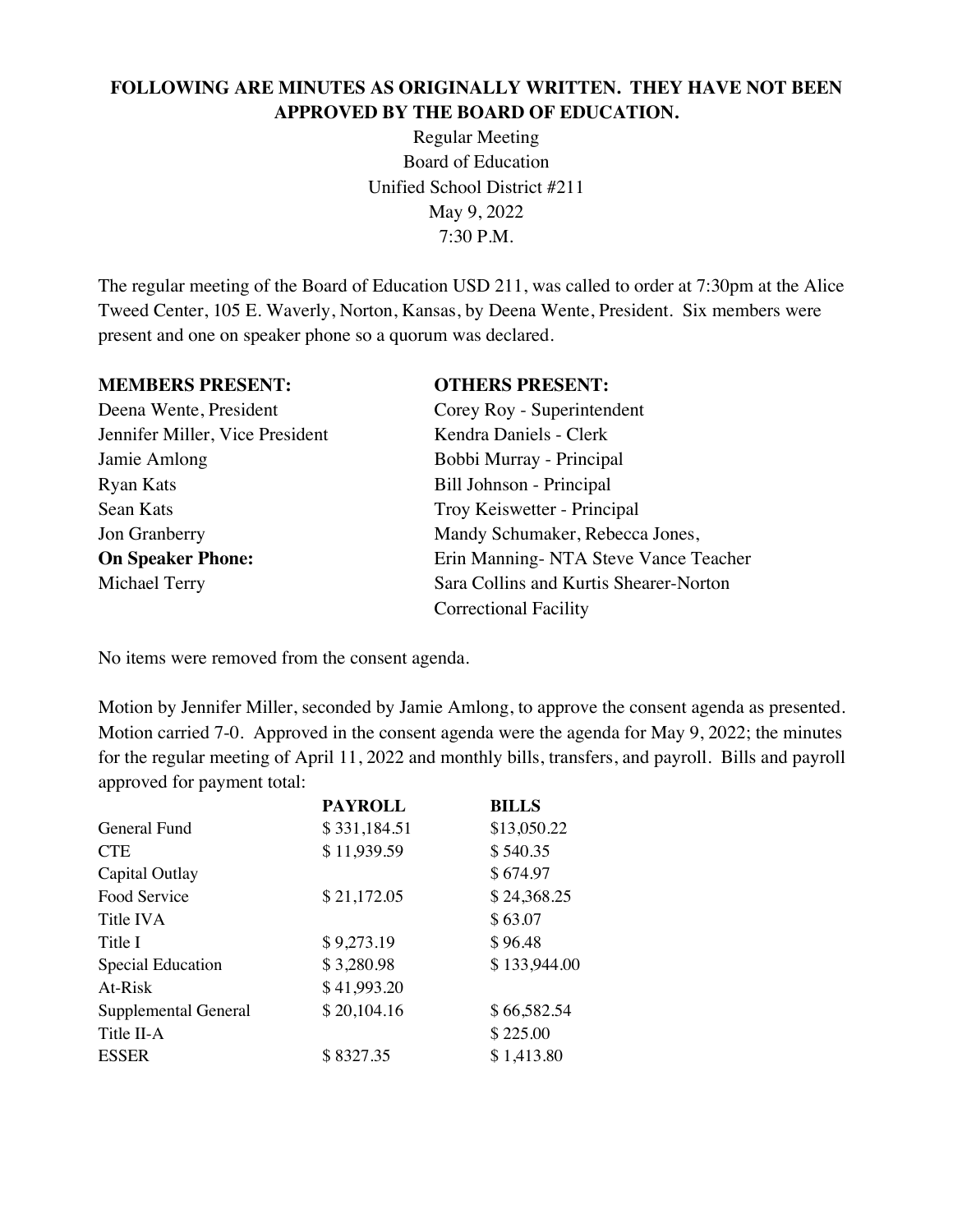| Gifts & Grants |              | \$2,708.66   |
|----------------|--------------|--------------|
| Total          | \$447,275.03 | \$243,667.34 |

Motion Carried 7-0.

#### **Comments from the Public**

No comments from the public

#### **Superintendent's Report**

Supt. Roy invited the Board Of Education to attend the retirement reception on Thursday the 19th at 12:00 pm. He stated Prom went well this year and everyone had a lot of fun even though they were concerned with the fire. He thanked the post prom committee and those that stayed and took the leftover food to the firemen. Supt. Roy said the OVT Visit with KESA went very well and the staff did a good job preparing for the visit. He asked Steve Vance to talk about the High School forensics event in Wichita last weekend. Steve described how proud he is of the students. Because of their hard work and dedication they took first at the State Forensics Championship. They had 16 entries all qualifying for the finals. The team won with 464 points and also had 4 individual state champions. He also thanked Brandon Gay for his time and hard work as a phenominal coach.

#### **Greenhouse**

Supt. Roy said Randy Clydesdale will be researching grants and what needs to be done to get a greenhouse for the FFA program. It would be a great addition to our FFA program with the possibility of seasonal fundraising with the plants. Supt. Roy presented information on the budget and financial issues with the rising costs.

Steve Vance left the meeting at 8:15 pm.

#### **Curriculum Update**

No curriculum update this month

#### **Graduation Plans**

Principal Keiswetter Thanked Jen Hauser, Bill Broekelman, and the committee for all their help with the graduation preparations. He said the students are really excited and have their first practice on Wednesday along with an awards ceremony. Commencement will be Sunday, May 15th at 2:00pm at Stull Gym.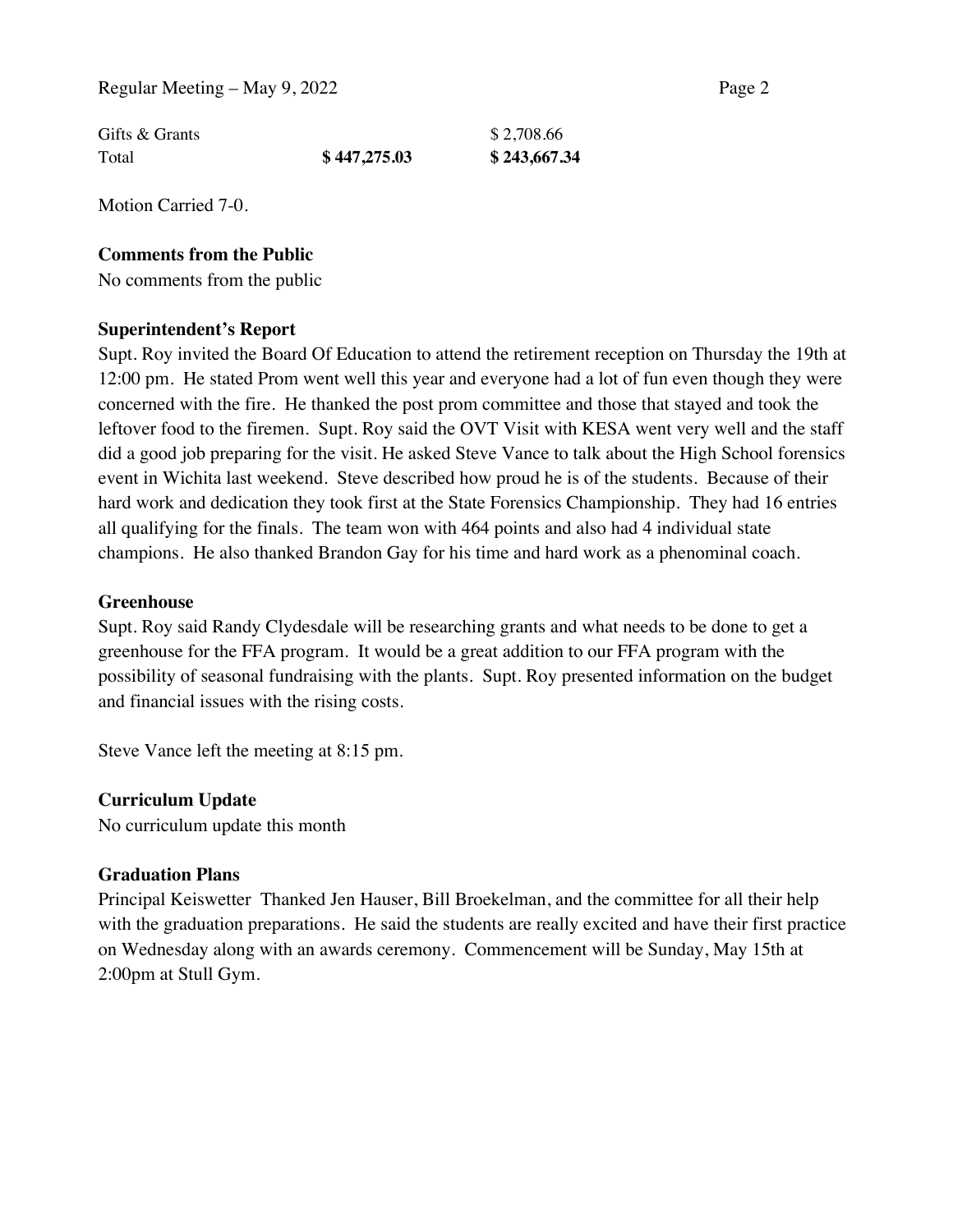## **Prison evacuation**

Sara Collins and Kurtis Shearer from the Norton Correctional Facility presented information on their emergency evacuation plans. The Correctional Facility requests the use of the school buses to assist in evacuation efforts in case of an emergency situation. Supt. Roy stated other community entities also contacted him to request transportation in the case of an emergency evacuation. He will gather more information and discuss it further.

Sara Collins and Kurtis Shearer left the meeting at 8:45 pm.

# **LOB percentage**

Supt. Roy presented information on how increasing the LOB percentage would help the district. After some discussion, more information was requested.

# **Board Reports**

Jennifer Miller gave an update of the most recent NCKSEC board meeting. Deena Wente gave a recap of the curriculum meeting held during the previous month. Michael Terry reported that the district will hold a PDC meeting later this month.

# **Executive Session**

Motion by Deena Wente, seconded by Jamie Amlong, to go into executive session to discuss personnel job assignments pursuant to the non-elected personnel exception under KOMA and the open meeting will resume in the boardroom at 9:10 pm. Motion carried 7-0. Supt. Roy, Principal Keiswetter, Principal Johnson, and Principal Murry stayed in the executive session.

Mandy Schumaker left the meeting at 8:50 pm.

# **Open Meeting**

The Board returned to open meeting at 9:10 pm.

# **Executive Session**

Motion by Deena Wente, seconded by Jamie Amlong, to go into executive session to discuss personnel job assignments pursuant to the non-elected personnel exception under KOMA and the open meeting will resume in the boardroom at 9:30 pm. Motion carried 7-0. Supt. Roy, Principal Keiswetter, Principal Johnson, and Principal Murry stayed in the executive session.

# **Open Meeting**

The Board returned to open meeting at 9:30 pm.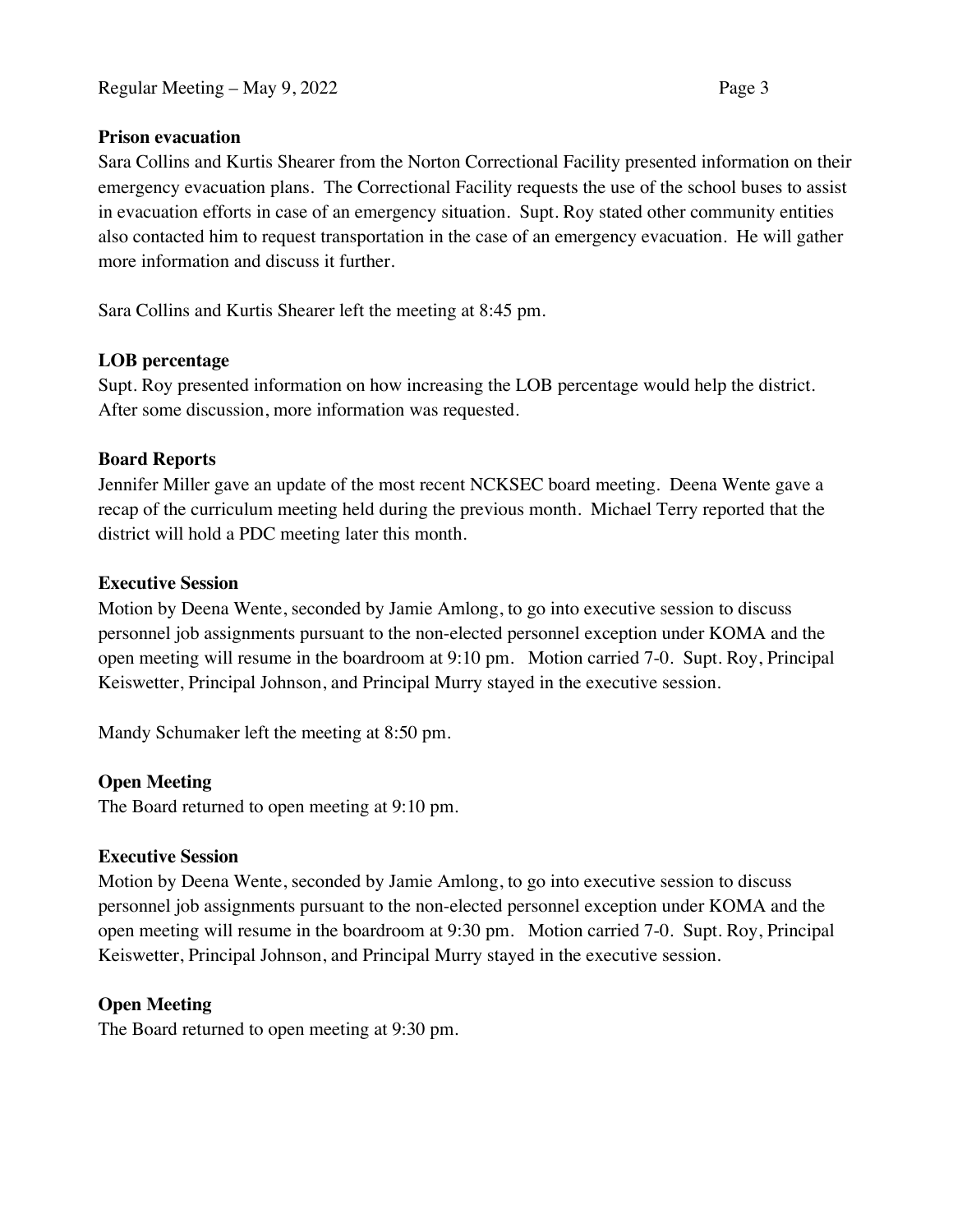Regular Meeting – May 9, 2022 Page 4

## **Executive Session**

Motion by Deena Wente, seconded by Jamie Amlong, to go into executive session to discuss personnel job assignments pursuant to the non-elected personnel exception under KOMA and the open meeting will resume in the boardroom at 9:35 pm. Motion carried 7-0. Supt. Roy, Principal Keiswetter, Principal Johnson, and Principal Murry stayed in the executive session.

# **Open Meeting**

The Board returned to open meeting at 9:35 pm.

# **Approve Nominations, Renew Contracts, Work Agreements & Supplemental Positions**

Motion by Deena Wente, seconded by Jon Granberry, to approve the nomination of Chris Delimont for 1/7 teaching position at NCHS; Traci Delimont as NCHS Language Arts Teacher; Lacy Chestnut for 5<sup>th</sup> & 6<sup>th</sup> grade Math; Retain all certified staff who have not previously resigned or been released from their contract; Retain all classified staff who have not previously resigned or been released from their work agreement; approve the summer school instructors as presented; and approve the coaching and sponsor positions as presented for the 2022-2023 school year. Motion Carried 7-0.

# **Accept Retirement**

Motion by Deena Wente, seconded by Jennifer Miller, to accept the resignation for purposes of retirement of Shauna Robison as the EES Custodian with thanks for her 6 years of service. Motion carried 7-0.

Motion by Deena Wente, seconded by Ryan Kats, to accept Tamra Cochran's resignation for retirement with much appreciation for her 14 years as the Vocal/Music Instructor. Motion carried 7- 0.

# **Accept Resignations**

Motion by Deena Wente, seconded by Jennifer Miller, to accept the resignation of Sara Terry-2nd grade teacher; Tyus Henson–NCHS Football and NJHS Basketball; and Lindsay Bailey–Asst. Cross Country. Motion carried 7-0.

# **Executive Session**

Motion by Deena Wente, seconded by Jennifer Miller, to go into executive session to discuss Negotiations. The open meeting will resume in the boardroom at 9:45 pm. Motion carried 7-0. Supt. Roy stayed in the executive session.